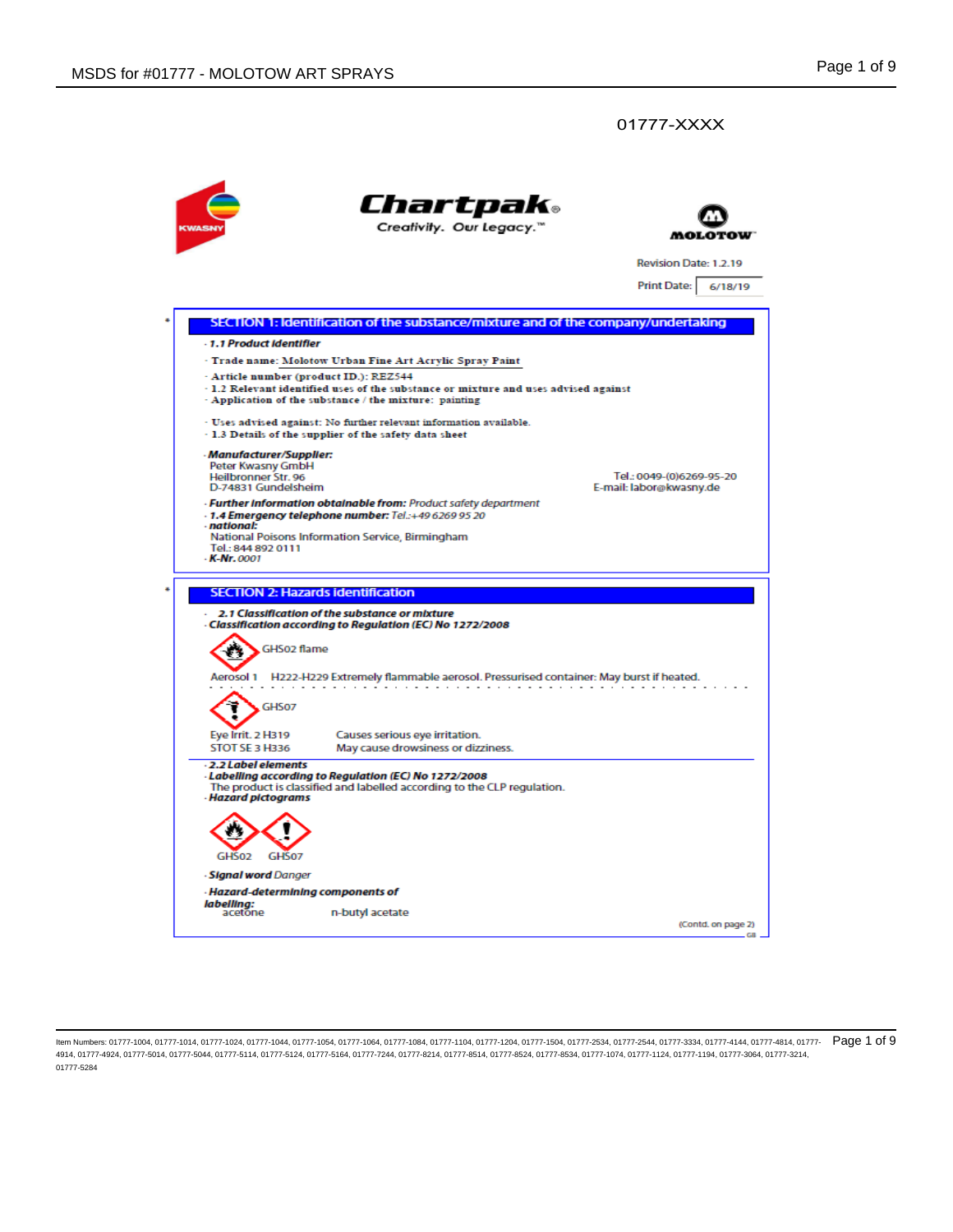### Page 2/9

### Safety data sheet according to 1907/2006/EC, Article 31

|                                                     | (Contd. of page 1)<br>- Hazard statements                                                                                   |                       |  |  |
|-----------------------------------------------------|-----------------------------------------------------------------------------------------------------------------------------|-----------------------|--|--|
|                                                     | H222-H229 Extremely flammable aerosol. Pressurised container: May burst if heated.                                          |                       |  |  |
| <b>H319</b>                                         | Causes serious eve irritation.                                                                                              |                       |  |  |
| H336                                                | May cause drowsiness or dizziness.                                                                                          |                       |  |  |
| - Precautionary statements                          |                                                                                                                             |                       |  |  |
| P <sub>101</sub>                                    | If medical advice is needed, have product container or label at hand.                                                       |                       |  |  |
| P <sub>102</sub>                                    |                                                                                                                             |                       |  |  |
| P <sub>103</sub>                                    | Keep out of reach of children.                                                                                              |                       |  |  |
| P <sub>210</sub>                                    | Read label before use.                                                                                                      |                       |  |  |
|                                                     | Keep away from heat, hot surfaces, sparks, open flames and other ignition sources. No<br>smoking.                           |                       |  |  |
| P <sub>211</sub>                                    | Do not spray on an open flame or other ignition source.                                                                     |                       |  |  |
| P <sub>251</sub>                                    | Do not pierce or burn, even after use.                                                                                      |                       |  |  |
| P <sub>261</sub>                                    | Avoid breathing vapours/spray.                                                                                              |                       |  |  |
| P <sub>271</sub>                                    | Use only outdoors or in a well-ventilated area.                                                                             |                       |  |  |
|                                                     | P305+P351+P338 IF IN EYES: Rinse cautiously with water for several minutes. Remove contact lenses, if                       |                       |  |  |
|                                                     | present and easy to do. Continue rinsing.                                                                                   |                       |  |  |
| P312                                                | Call a POISON CENTER/doctor if you feel unwell.                                                                             |                       |  |  |
| P337+P313                                           | If eye irritation persists: Get medical advice/attention.                                                                   |                       |  |  |
| P410+P412<br><b>P501</b>                            | Protect from sunlight. Do not expose to temperatures exceeding 50 °C/122 °                                                  |                       |  |  |
|                                                     | Dispose of contents/container in accordance with local/regional/national/international<br>regulations.                      |                       |  |  |
| - PBT: Not applicable.<br>- vPvB: Not applicable.   |                                                                                                                             |                       |  |  |
|                                                     | <b>SECTION 3: Composition/information on ingredients</b>                                                                    |                       |  |  |
|                                                     | - 3.2 Chemical characterisation: Mixtures<br>- Description: Mixture of substances listed below with nonhazardous additions. |                       |  |  |
| - Dangerous components:                             |                                                                                                                             |                       |  |  |
| CAS: 106-97-8                                       | butane (containing ≤ 0,1 % butadiene (203-450-8))                                                                           |                       |  |  |
| EINECS: 203-448-7                                   | A Flam. Gas 1, H220; A Press. Gas C, H280                                                                                   |                       |  |  |
| Reg.nr.: 01-2119474691-32-xxxx<br>$CAS: 67-64-1$    | acetone                                                                                                                     |                       |  |  |
| EINECS: 200-662-2                                   | s Flam. Liq. 2, H225; △ Eye Irrit. 2, H319; STOT SE 3, H336                                                                 |                       |  |  |
| Reg.nr.: 01-2119471330-49-xxxx                      |                                                                                                                             |                       |  |  |
| CAS: 123-86-4                                       | n-butyl acetate                                                                                                             |                       |  |  |
| EINECS: 204-658-1<br>Reg.nr.: 01-2119485493-29-xxxx | <mark><br/>&gt;,Flam. Liq. 3, H226; &lt;STOT SE 3, H336</mark>                                                              | 10-<25%               |  |  |
| $CAS: 74-98-6$                                      | <b>DIODEINE</b>                                                                                                             | 10-<25%<br>$5 - 50%$  |  |  |
| EINECS: 200-827-9                                   | ∧ Flam. Gas 1, H220; ∧ Press. Gas C, H280                                                                                   |                       |  |  |
| Reg.nr.: 01-2119486944-21-xxxx                      |                                                                                                                             |                       |  |  |
| $CAS: 108-05-0$                                     | 2-methoxy-1-methylethyl acetate                                                                                             | 5-<10%                |  |  |
| EINECS: 203-603-9                                   |                                                                                                                             |                       |  |  |
| Reg.nr.: 01-2119475791-29-xxxx                      | Plam. Liq. 3, H226                                                                                                          |                       |  |  |
| CAS: 111-76-2<br>EINECS: 203-905-0                  | 2-butoxyethanol<br>. Acute Tox. 4, H302; Acute Tox. 4, H312; Acute Tox. 4,<br>H332; Skin Irrit. 2, H315; Eye Irrit. 2, H319 | $10 - 25%$<br>1-<2.5% |  |  |

(Contd. on page 3)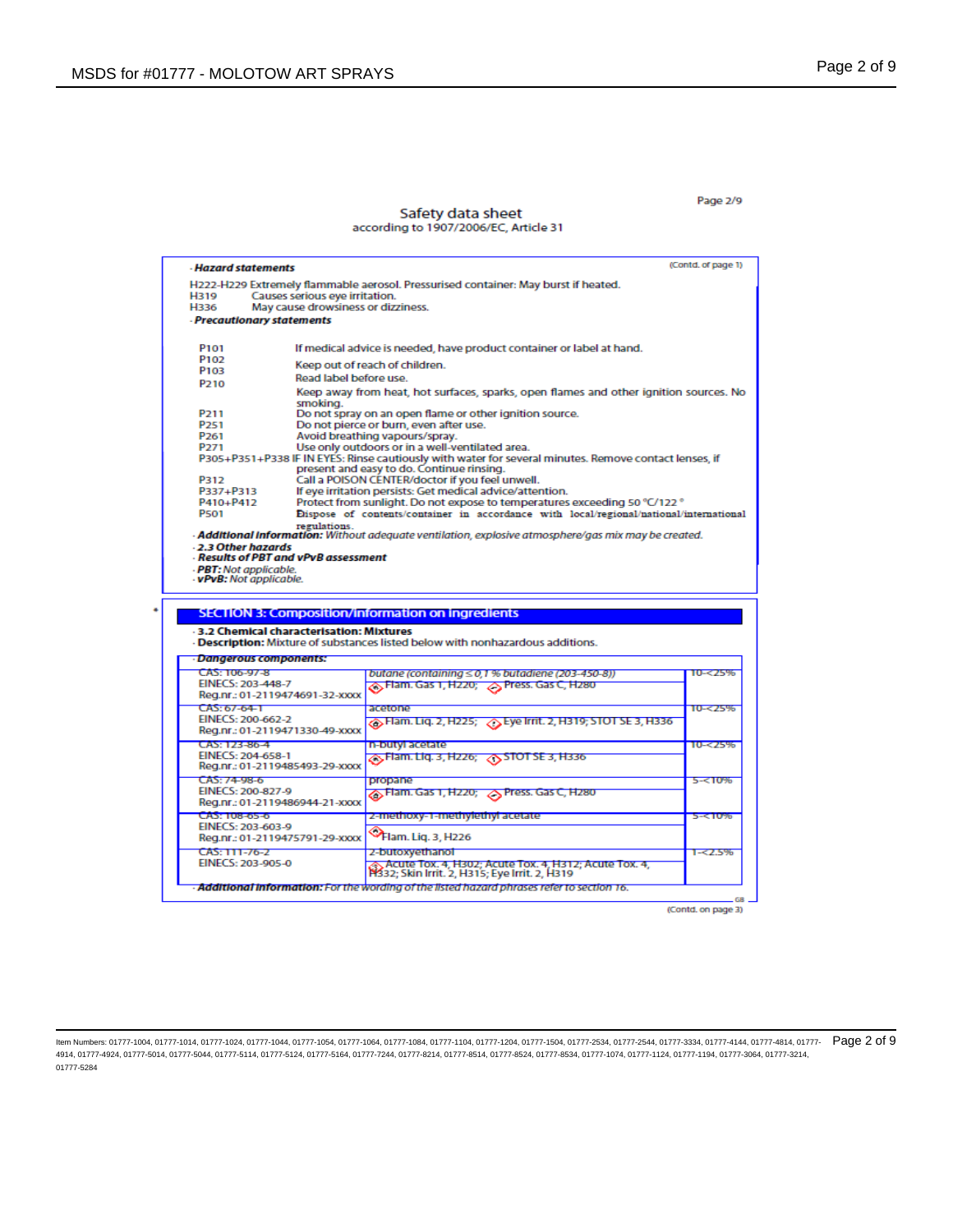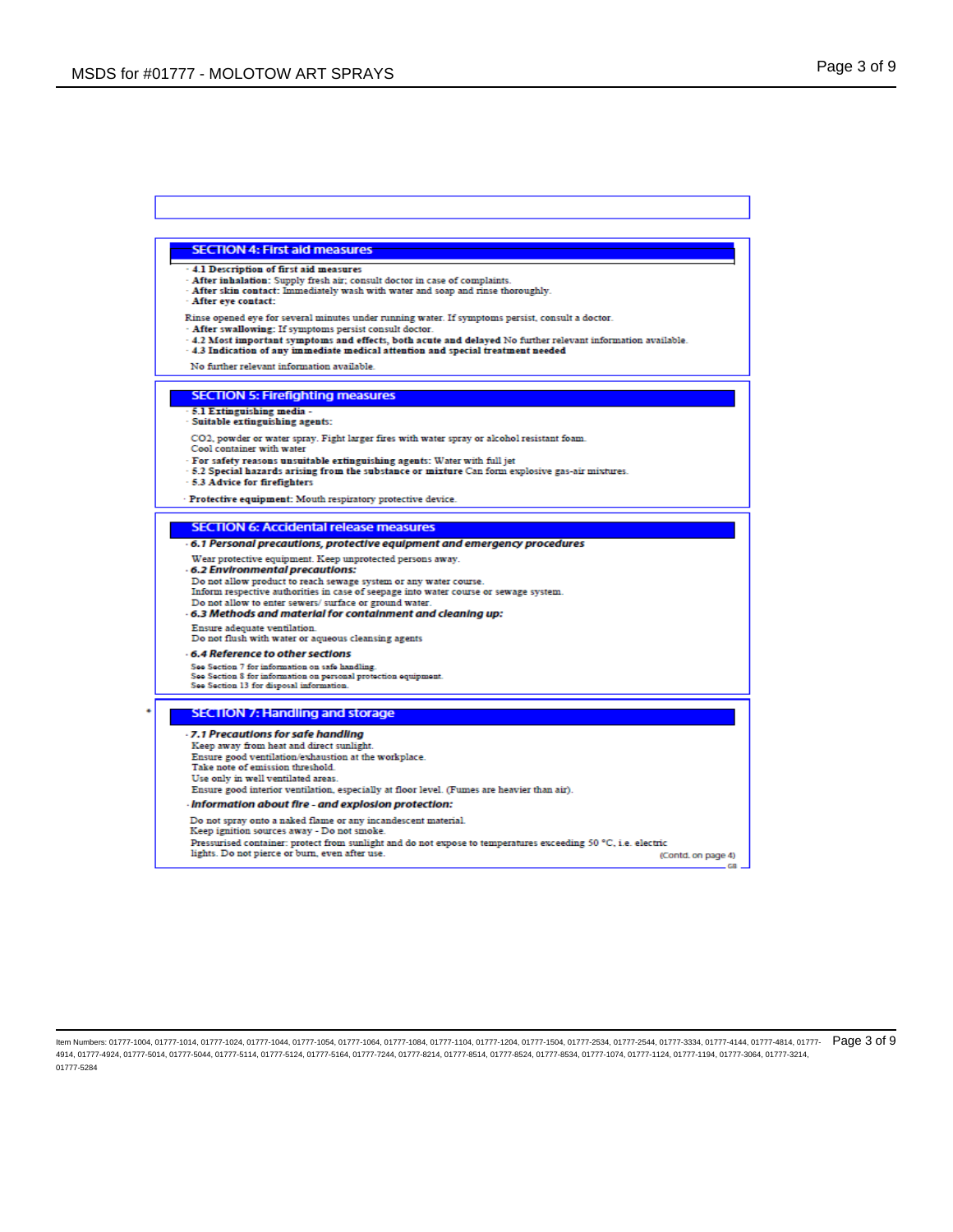Page 4/9

## Safety data sheet<br>according to 1907/2006/EC, Article 31

|                 | · 7.2 Conditions for safe storage, including any incompatibilities                                                   | (Contd. of page 3) |
|-----------------|----------------------------------------------------------------------------------------------------------------------|--------------------|
| · Storage:      |                                                                                                                      |                    |
|                 | - Regulrements to be met by storerooms and receptacles:                                                              |                    |
|                 | Store in a cool location.                                                                                            |                    |
|                 | Observe official regulations on storing packagings with pressurized containers.                                      |                    |
|                 | - Information about storage in one common storage facility: Not required.                                            |                    |
|                 | · Further information about storage conditions: Protect from heat and direct sunlight.                               |                    |
|                 | - 7.3 Specific end use(s) No further relevant information available.                                                 |                    |
|                 |                                                                                                                      |                    |
|                 | <b>SECTION 8: Exposure controls/personal protection</b>                                                              |                    |
|                 | - <b>Additional information about design of technical facilities:</b> No further data; see item 7.                   |                    |
|                 | -8.1 Control parameters                                                                                              |                    |
|                 | - ingredients with limit values that regulre monitoring at the workplace:                                            |                    |
|                 |                                                                                                                      |                    |
|                 | 106-97-8 butane (containing <<<< 0.1 % butadiene (203-450-8)                                                         |                    |
|                 | WEL Short-term value: 1810 mg/m <sup>2</sup> , 750 ppm                                                               |                    |
|                 | Long-term value: 1450 mg/m <sup>2</sup> , 600 ppm<br>Carc (if more than 0.1% of buta-1.3-diene)                      |                    |
|                 |                                                                                                                      |                    |
| 67-64-1 acetone | WEL Short-term value: 3620 mg/m <sup>2</sup> , 1500 ppm                                                              |                    |
|                 | Long-term value: 1210 mg/m <sup>2</sup> , 500 ppm                                                                    |                    |
|                 |                                                                                                                      |                    |
|                 | 123-86-4 n-butyl acetate<br>WEL Short-term value: 966 mg/m", 200 ppm                                                 |                    |
|                 | Long-term value: 724 mg/m², 150 ppm                                                                                  |                    |
|                 | 108-65-6 2-methoxy-1-methylethyl acetate                                                                             |                    |
| WEL.            | Short-term value: 548 mg/m <sup>2</sup> , 100 ppm                                                                    |                    |
|                 | Long-term value: 274 mg/m <sup>2</sup> , 50 ppm<br>Sk                                                                |                    |
|                 | 111-76-2 2-butoxyethanol                                                                                             |                    |
| WEL.            | Short-term value: 246 mg/m <sup>2</sup> , 50 ppm                                                                     |                    |
|                 | Long-term value: 123 mg/m2, 25 ppm                                                                                   |                    |
|                 | Sk. BMGV                                                                                                             |                    |
|                 | - Ingredients with biological limit values:                                                                          |                    |
|                 | 111-76-2 2-butoxyethanol                                                                                             |                    |
|                 | BMGV 240 mmol/mol creatinine                                                                                         |                    |
|                 | Medium: urine<br>Sampling time: post shift                                                                           |                    |
|                 |                                                                                                                      |                    |
|                 | Parameter: butoxyacetic acid<br><b>Additional information:</b> The lists valid during the making were used as basis. |                    |
|                 | -8.2 Exposure controls                                                                                               |                    |
|                 | - Personal protective equipment:                                                                                     |                    |
|                 | - General protective and hygienic measures:                                                                          |                    |
|                 | Keep away from foodstuffs, beverages and feed.                                                                       |                    |
|                 | Immediately remove all soiled and contaminated clothing                                                              |                    |
|                 | Wash hands before breaks and at the end of work.                                                                     |                    |
|                 | Do not inhale gases / fumes / aerosols.                                                                              |                    |
|                 | Avoid contact with the eves.                                                                                         |                    |
|                 |                                                                                                                      |                    |

ltem Numbers: 01777-1004, 01777-1014, 01777-1024, 01777-1044, 01777-1064, 01777-1084, 01777-1104, 01777-1104, 01777-104, 01777-1054, 01777-2534, 01777-2544, 01777-2544, 01777-4144, 01777-4814, 01777-4814, 01777-2544, 01777 4914, 01777-4924, 01777-5014, 01777-5044, 01777-5114, 01777-5124, 01777-5164, 01777-7244, 01777-8214, 01777-8514, 01777-8524, 01777-8534, 01777-1074, 01777-1124, 01777-1194, 01777-3064, 01777-3214, 01777-5284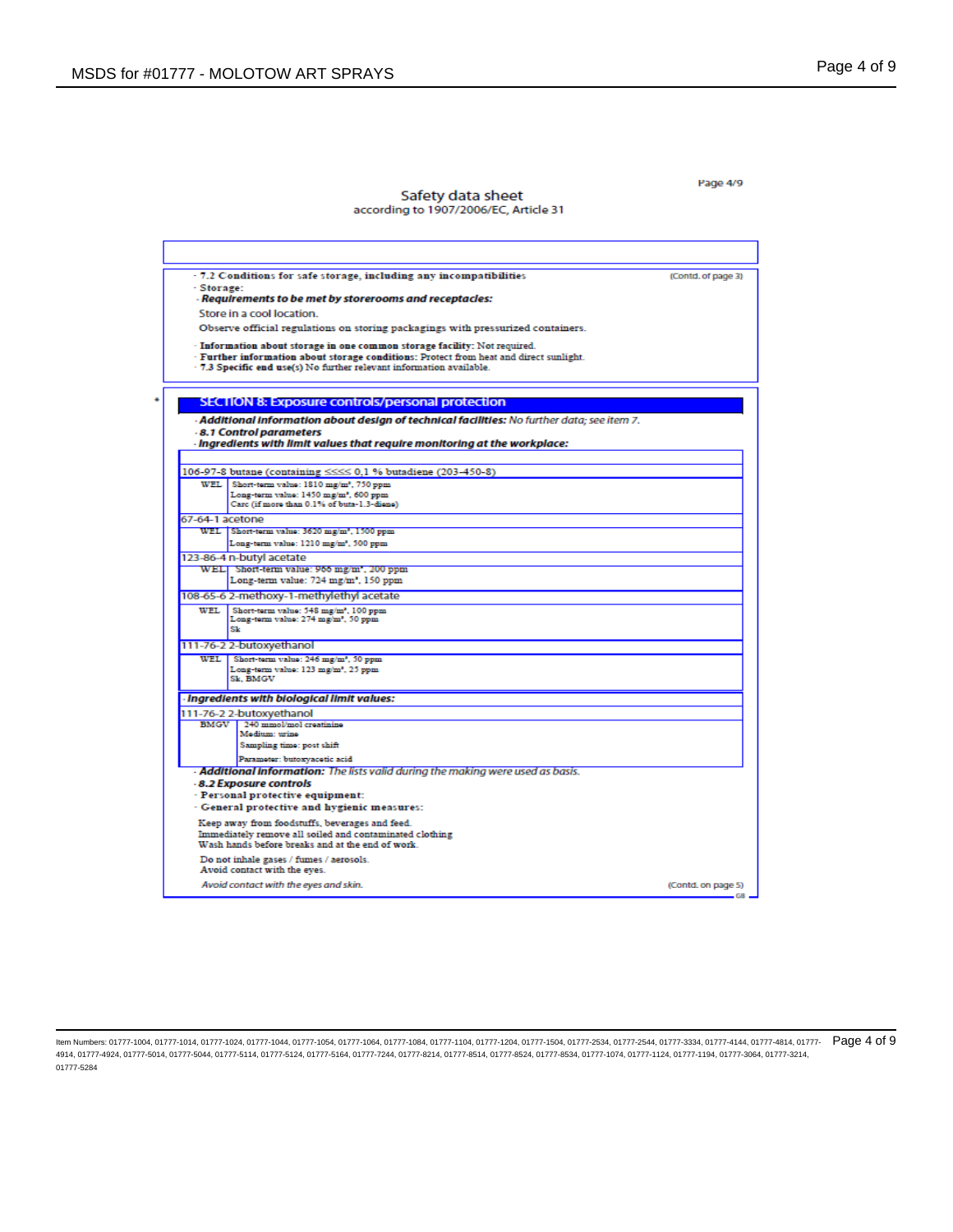#### Page 5/9

#### Safety data sheet according to 1907/2006/EC, Article 31

**Respiratory protection:** (Contd. of page 4) When workers are facing concentrations above the exposure limit they must use appropriate certified<br>respirators. Half mask with combination filter, class A1P2 minimum, or breathing mask with outer air supply. **Protection of hands:** The glove material has to be impermeable and resistant to the product/ the substance/ the preparation. Selection of the glove material on consideration of the penetration times, rates of diffusion and the degradation Material of gloves Nitrile rubber, NBR - Penetration time of glove material Gloves must be changed after every contamination. The exact break trough time has to be found out by the manufacturer of the protective gloves and has to be observed.<br>- For the permanent contact of a maximum of 15 minutes gloves made of the following materials are<br>- suitable: suitable:<br>butyl rubber, 0,7mm **Eye protection:** Tightly sealed goggles **SECTION 9: Physical and chemical properties** 9.1 Information on basic physical and chemical properties **General Information** Appearance: Aerosol Form: According to product specification Colour: Odour: Characteristic Odour threshold: Not determined. · pH-value: Not determined. **Change In condition** Undetermined. Melting point/freezing point:<br>Initial bolling point and bolling range: Not applicable, as aerosol. **Flash point:** <0 ℃ Without propellant gas. · Flammability (solid, gas): Not applicable. - Ignition temperature: 315 °C Decomposition temperature: Not determined. **Auto-Ignition** Product is not selfigniting. **Explosive properties:** In use, may form flammable/explosive vapour-air mixture. **Explosion limits:** Lower: 1.2 Vol % Upper: 13.0 Vol % 2100 hPa Vapour pressure at 20 °C: Density: Not determined. **Relative density** Not determined. **Vapour density** Not determined. (Contd. on page 6)

ltem Numbers: 01777-1004, 01777-1014, 01777-1024, 01777-1044, 01777-1064, 01777-1084, 01777-1104, 01777-1104, 01777-104, 01777-1054, 01777-2534, 01777-2544, 01777-2544, 01777-4144, 01777-4814, 01777-4814, 01777-2544, 01777 4914, 01777-4924, 01777-5014, 01777-5044, 01777-5114, 01777-5124, 01777-5164, 01777-7244, 01777-8214, 01777-8514, 01777-8524, 01777-8534, 01777-1074, 01777-1124, 01777-1194, 01777-3064, 01777-3214, 01777-5284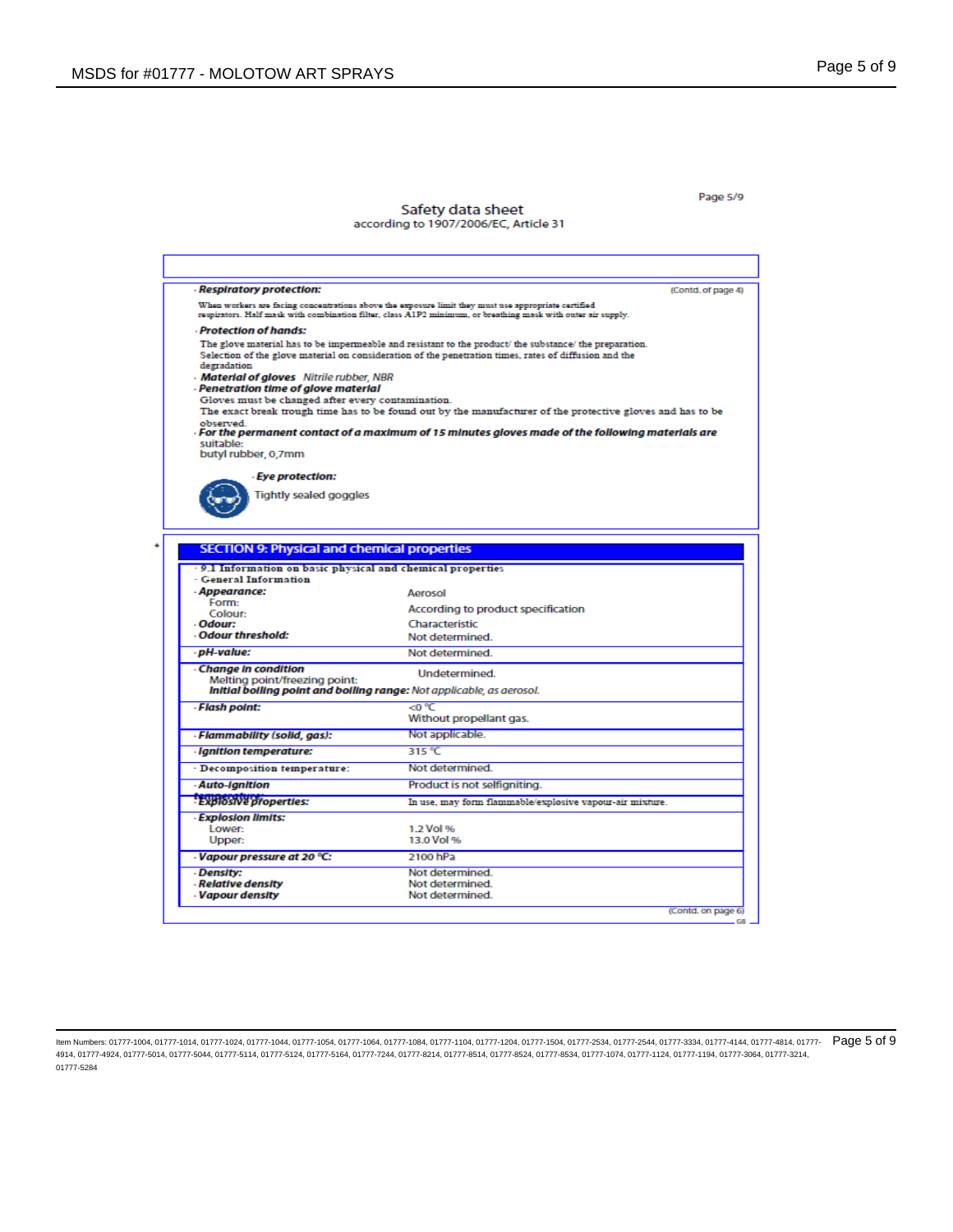Г

٠

### Page 6/9

## Safety data sheet<br>according to 1907/2006/EC, Article 31

| - Evaporation rate                                                                                                                                                                                                                                                                                                                                                                                                                 | Not applicable.                                                                                       |                    |
|------------------------------------------------------------------------------------------------------------------------------------------------------------------------------------------------------------------------------------------------------------------------------------------------------------------------------------------------------------------------------------------------------------------------------------|-------------------------------------------------------------------------------------------------------|--------------------|
| - Solubility in / Miscibility with                                                                                                                                                                                                                                                                                                                                                                                                 | Not miscible or difficult to mix.                                                                     |                    |
| Partition coefficient: n-octanol/water:                                                                                                                                                                                                                                                                                                                                                                                            | Not determined.                                                                                       |                    |
|                                                                                                                                                                                                                                                                                                                                                                                                                                    |                                                                                                       |                    |
| - Viscosity:<br>Dynamic:                                                                                                                                                                                                                                                                                                                                                                                                           | Not determined.                                                                                       |                    |
| Kinematic:                                                                                                                                                                                                                                                                                                                                                                                                                         | Not determined.                                                                                       |                    |
| - Solvent content:                                                                                                                                                                                                                                                                                                                                                                                                                 |                                                                                                       |                    |
| Organic solvents:                                                                                                                                                                                                                                                                                                                                                                                                                  | 74.1%                                                                                                 |                    |
| VOC (EU)                                                                                                                                                                                                                                                                                                                                                                                                                           | With propellant gas. Content given by weight.<br>74.13%                                               |                    |
| Solids content:                                                                                                                                                                                                                                                                                                                                                                                                                    | 25.8%                                                                                                 |                    |
| .9.2 Other Information                                                                                                                                                                                                                                                                                                                                                                                                             | No further relevant information available.                                                            |                    |
|                                                                                                                                                                                                                                                                                                                                                                                                                                    |                                                                                                       |                    |
| <b>SECTION 10: Stability and reactivity</b>                                                                                                                                                                                                                                                                                                                                                                                        |                                                                                                       |                    |
|                                                                                                                                                                                                                                                                                                                                                                                                                                    |                                                                                                       |                    |
| - Thermal decomposition / conditions to be avoided: No decomposition if used according to specifications.<br><b>10.3 Possibility of hazardous reactions</b> Reacts with acids, alkalis and oxidising agents.<br>- 10.4 Conditions to avoid No further relevant information available.<br>- 10.5 Incompatible materials: No further relevant information available.<br>- 10.6 Hazardous decomposition products: Possible in traces. |                                                                                                       |                    |
| <b>SECTION 11: Toxicological information</b>                                                                                                                                                                                                                                                                                                                                                                                       |                                                                                                       |                    |
| - 11.1 Information on toxicological effects                                                                                                                                                                                                                                                                                                                                                                                        |                                                                                                       |                    |
| - Primary irritant effect:                                                                                                                                                                                                                                                                                                                                                                                                         | - Acute toxicity Based on available data, the classification criteria are not met.                    |                    |
|                                                                                                                                                                                                                                                                                                                                                                                                                                    | - Skin corrosion/irritation Based on available data, the classification criteria are not met.         |                    |
| - Serious eye damage/irritation<br>Causes serious eye irritation.                                                                                                                                                                                                                                                                                                                                                                  |                                                                                                       |                    |
|                                                                                                                                                                                                                                                                                                                                                                                                                                    | - Respiratory or skin sensitisation Based on available data, the classification criteria are not met. |                    |
| · CMR effects (carcinogenity, mutagenicity and toxicity for reproduction)                                                                                                                                                                                                                                                                                                                                                          | <b>Germ cell mutagenicity</b> Based on available data, the classification criteria are not met.       |                    |
|                                                                                                                                                                                                                                                                                                                                                                                                                                    | - Carcinogenicity Based on available data, the classification criteria are not met.                   |                    |
|                                                                                                                                                                                                                                                                                                                                                                                                                                    | - Reproductive toxicity Based on available data, the classification criteria are not met.             |                    |
| <b>STOT-single exposure</b><br>May cause drowsiness or dizziness.                                                                                                                                                                                                                                                                                                                                                                  |                                                                                                       |                    |
|                                                                                                                                                                                                                                                                                                                                                                                                                                    | - STOT-repeated exposure Based on available data, the classification criteria are not met.            |                    |
|                                                                                                                                                                                                                                                                                                                                                                                                                                    | - <b>Aspiration hazard</b> Based on available data, the classification criteria are not met.          |                    |
| <b>SECTION 12: Ecological information</b>                                                                                                                                                                                                                                                                                                                                                                                          |                                                                                                       |                    |
| $-12.1$ Toxicity                                                                                                                                                                                                                                                                                                                                                                                                                   |                                                                                                       |                    |
| - Aquatic toxicity: No further relevant information available.                                                                                                                                                                                                                                                                                                                                                                     |                                                                                                       |                    |
|                                                                                                                                                                                                                                                                                                                                                                                                                                    | - 12.2 Persistence and degradability No further relevant information available.                       |                    |
| - 12.3 Bioaccumulative potential No further relevant information available.<br>- 12.4 Mobility in soil No further relevant information available.                                                                                                                                                                                                                                                                                  |                                                                                                       | (Contd. on page 7) |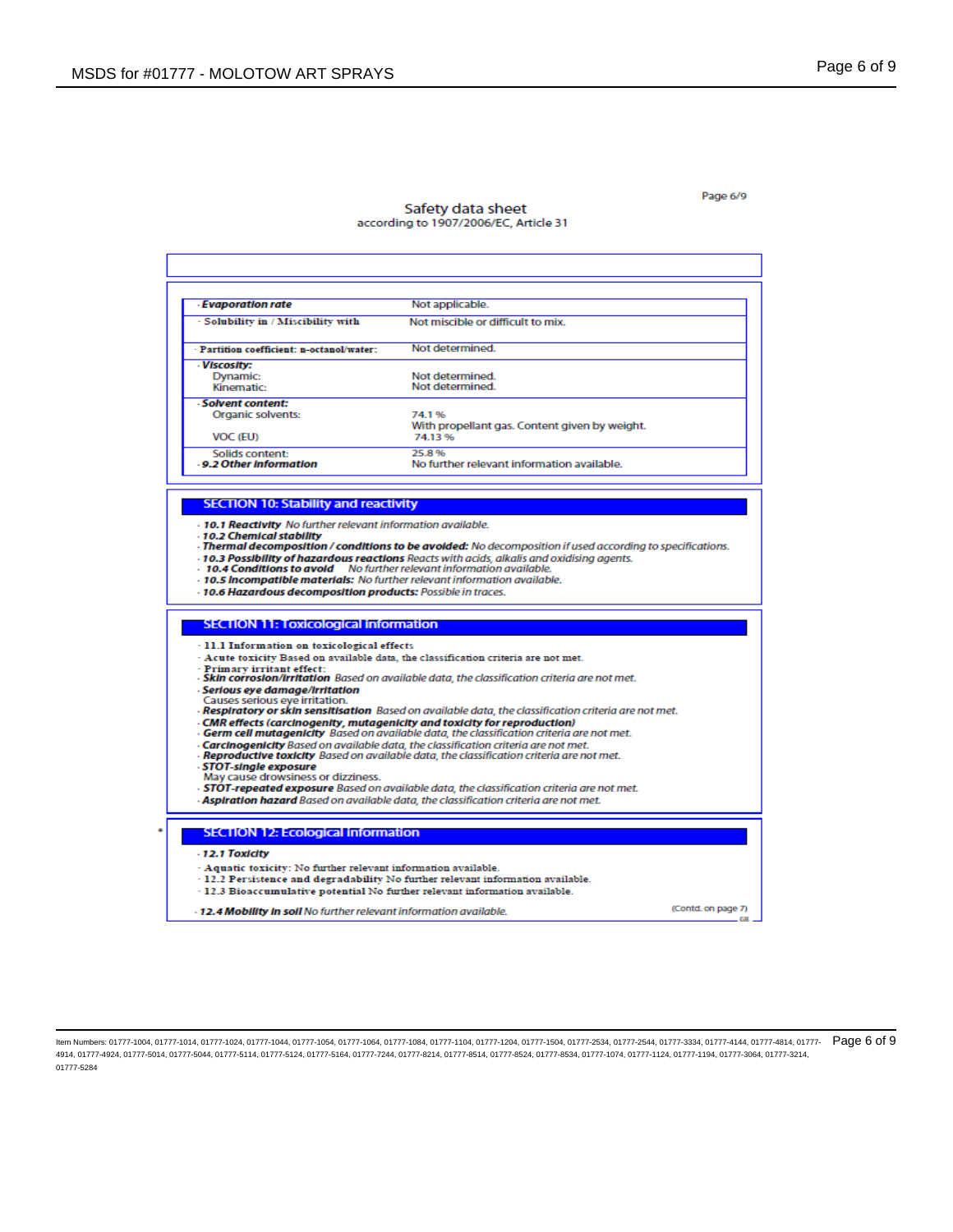Page 7/9

# Safety data sheet<br>according to 1907/2006/EC, Article 31

|                                                                            | (Contd. of page 6)                                                                                        |
|----------------------------------------------------------------------------|-----------------------------------------------------------------------------------------------------------|
| - Additional ecological information:                                       |                                                                                                           |
|                                                                            | · General notes: Water hazard class 1 (German Regulation) (Self-assessment): slightly hazardous for water |
| - 12.5 Results of PBT and vPvB assessment<br>- PBT: Not applicable.        |                                                                                                           |
| - vPvB: Ikke relevant.                                                     |                                                                                                           |
| -12.6 Other adverse effects No further relevant information available.     |                                                                                                           |
| <b>SECTION 13: Disposal considerations</b>                                 |                                                                                                           |
| - 13.1 Waste treatment methods                                             |                                                                                                           |
| - Recommendation                                                           |                                                                                                           |
|                                                                            | Must not be disposed together with household garbage. Do not allow product to reach sewage system.        |
| - European waste catalogue                                                 |                                                                                                           |
|                                                                            | 15 01 10* packaging containing residues of or contaminated by hazardous substances                        |
| <b>Uncleaned packaging:</b>                                                |                                                                                                           |
| - Recommendation: Disposal must be made according to official regulations. |                                                                                                           |
|                                                                            |                                                                                                           |
| <b>SECTION 14: Transport information</b>                                   |                                                                                                           |
| $-14.1$ UN-Number<br><b>UN1950</b><br><b>ADR, IMDG, IATA</b>               | USDOT: Ltd Qty / Consumer Commodity /ORM-D                                                                |
| - 14.2 UN proper shipping name                                             |                                                                                                           |
| ADR<br>$-MDG$                                                              | 1950 AEROSOLS<br><b>AEROSOLS</b>                                                                          |
| - IATA                                                                     | AEROSOLS, flammable                                                                                       |
|                                                                            |                                                                                                           |
| - 14.3 Transport hazard class(es)<br>- ADR                                 |                                                                                                           |
|                                                                            |                                                                                                           |
|                                                                            |                                                                                                           |
|                                                                            |                                                                                                           |
|                                                                            |                                                                                                           |
| - Class<br>- Label                                                         | 2 5F Gases.<br>2.1                                                                                        |
|                                                                            |                                                                                                           |
| <b>IMDG, IATA</b>                                                          |                                                                                                           |
|                                                                            |                                                                                                           |
|                                                                            |                                                                                                           |
|                                                                            |                                                                                                           |
| - Class                                                                    | 2.1                                                                                                       |
| - Label                                                                    | 2.1                                                                                                       |
| - 14.4 Packing group                                                       |                                                                                                           |
| - ADR, IMDG, IATA                                                          | Void<br>not classified                                                                                    |
|                                                                            |                                                                                                           |
| - 14.5 Environmental hazards:<br>- Marine pollutant:                       | No                                                                                                        |
|                                                                            |                                                                                                           |
| - 14.6 Special precautions for user<br>- Danger code (Kemler):             | Warning: Gases.                                                                                           |
|                                                                            | not classified                                                                                            |
|                                                                            |                                                                                                           |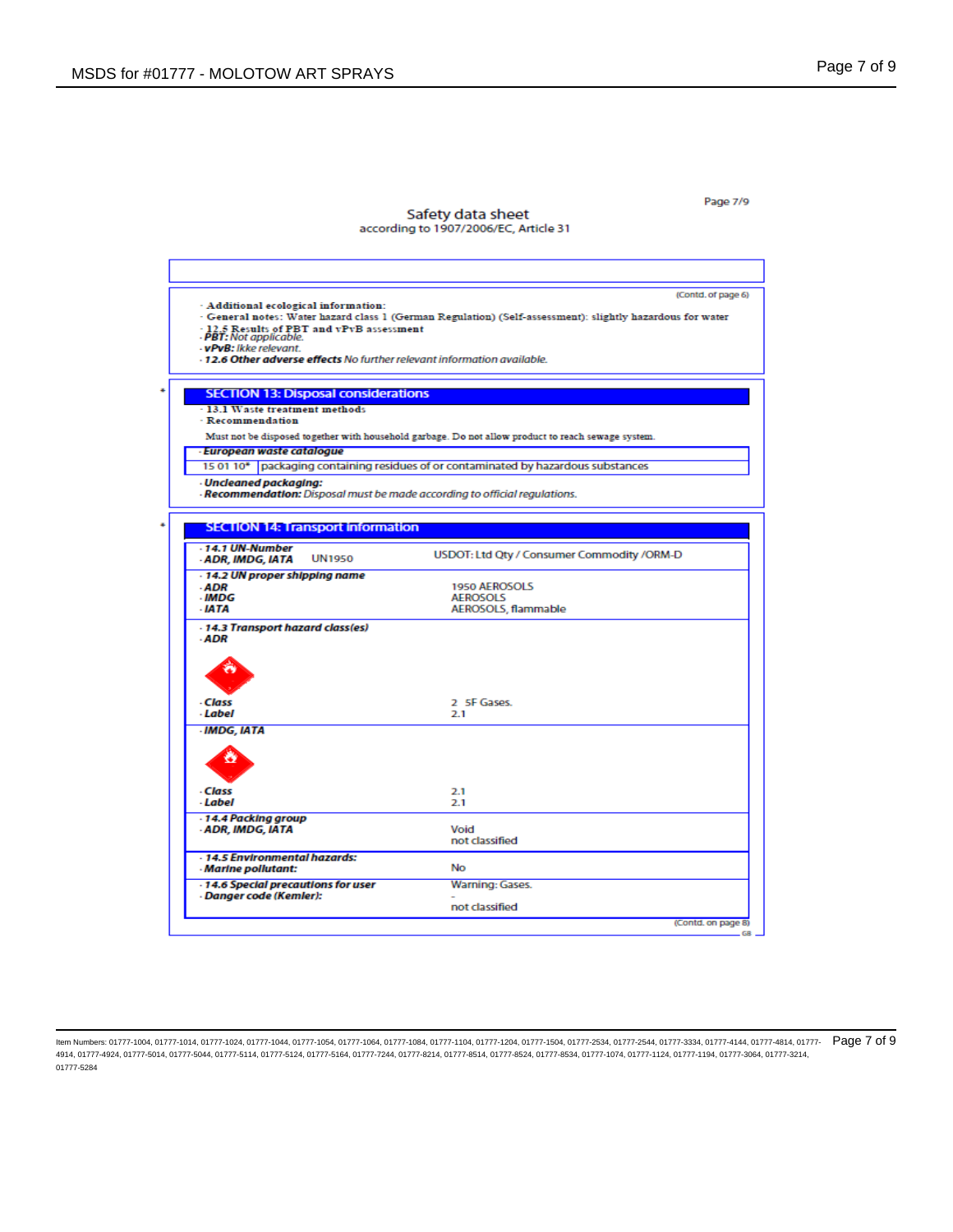r agulais

| - EMS Number:                                                                       | F-D.S-U                                                                                                                                                                                                   |
|-------------------------------------------------------------------------------------|-----------------------------------------------------------------------------------------------------------------------------------------------------------------------------------------------------------|
| - Stowaae Code                                                                      | SW1<br>Protected<br>from<br><b>SOUICES</b><br>Ωf<br>heatl<br>SW22 For AEROSOLS with a maximum capacity of 1 litre                                                                                         |
|                                                                                     | Category A. For AEROSOLS with a capacity above 1 litre                                                                                                                                                    |
|                                                                                     | Category B. For WASTE AEROSOLS: Category C. Clear                                                                                                                                                         |
|                                                                                     | of living quarters.<br>SG69 For AEROSOLS with a maximum capacity of 1 litre                                                                                                                               |
| - Segregation Code                                                                  | Segregation as for class 9. Stow "separated from" class 1                                                                                                                                                 |
|                                                                                     | except for division 1.4. For AEROSOLS with a capacity                                                                                                                                                     |
|                                                                                     | above 1 litre: Segregation as for the appropriate                                                                                                                                                         |
|                                                                                     | subdivision of class 2. For WASTE AEROSOLS:                                                                                                                                                               |
|                                                                                     | Segregation as for the appropriate subdivision of class 2.                                                                                                                                                |
| - 14.7 Transport in bulk according to Annex II of<br>Marpol and the IBC Code        | Not applicable.                                                                                                                                                                                           |
| - Transport/Additional Information:                                                 |                                                                                                                                                                                                           |
| - ADR                                                                               |                                                                                                                                                                                                           |
| · Limited quantities (LQ)                                                           | 11.                                                                                                                                                                                                       |
| - Excepted quantities (EQ)                                                          | Code: E0                                                                                                                                                                                                  |
|                                                                                     | Not permitted as Excepted Quantity                                                                                                                                                                        |
| · Transport category<br>- Tunnel restriction code                                   | 2<br>D                                                                                                                                                                                                    |
| . IMDG                                                                              |                                                                                                                                                                                                           |
| - Limited quantities (LQ)                                                           | 11                                                                                                                                                                                                        |
| · Excepted quantities (EQ)                                                          | Code: E0                                                                                                                                                                                                  |
|                                                                                     | Not permitted as Excepted Quantity                                                                                                                                                                        |
|                                                                                     |                                                                                                                                                                                                           |
| - UN "Model Regulation":                                                            | <b>UN 1950 AEROSOLS. 2.1</b>                                                                                                                                                                              |
|                                                                                     |                                                                                                                                                                                                           |
|                                                                                     |                                                                                                                                                                                                           |
| <b>SECTION 15: Regulatory information</b>                                           |                                                                                                                                                                                                           |
|                                                                                     | 15.1 Safety, health and environmental regulations/legislation specific for the substance or mixture                                                                                                       |
| $-$ Directive 2012/18/EU                                                            |                                                                                                                                                                                                           |
| · Named dangerous substances - ANNEX I                                              | None of the ingredients is listed.                                                                                                                                                                        |
| - Seveso category P3a FLAMMABLE AEROSOLS                                            |                                                                                                                                                                                                           |
| - Qualifying quantity (tonnes) for the application of lower-tier requirements 150 t | - Qualifying quantity (tonnes) for the application of upper-tier requirements 500 t                                                                                                                       |
| - REGULATION (EC) No 1907/2006 ANNEX XVII Conditions of restriction: 3              |                                                                                                                                                                                                           |
| - National regulations:                                                             |                                                                                                                                                                                                           |
| - Technical instructions (air):                                                     |                                                                                                                                                                                                           |
| Class   Share in %                                                                  |                                                                                                                                                                                                           |
| NK<br>50-100                                                                        |                                                                                                                                                                                                           |
|                                                                                     |                                                                                                                                                                                                           |
|                                                                                     | - Waterhazard class: Water hazard class 1 (Self-assessment): slightly hazardous for water.<br>- 15.2 Chemical safety assessment: A Chemical Safety Assessment has not been carried out.                   |
|                                                                                     |                                                                                                                                                                                                           |
| <b>SECTION 16: Other information</b>                                                |                                                                                                                                                                                                           |
|                                                                                     |                                                                                                                                                                                                           |
|                                                                                     | This information is based on our present knowledge. However, this shall not constitute a quarantee for any<br>specific product features and shall not establish a legally valid contractual relationship. |

### Safety data sheet according to 1907/2006/EC, Article 31